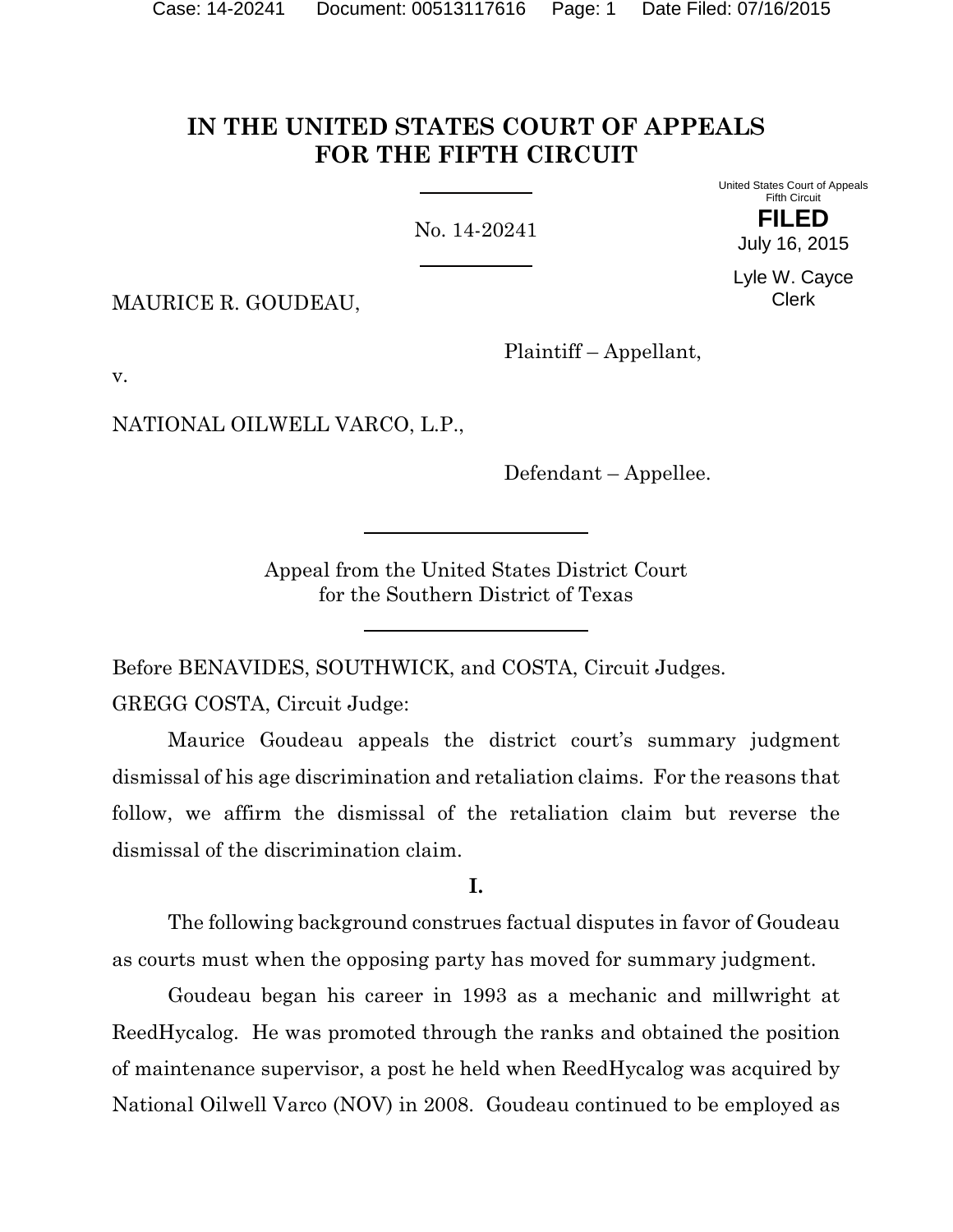a maintenance supervisor at NOV's Conroe, Texas facility until he was terminated in 2011 at the age of fifty-seven.

At NOV, Goudeau first worked under a supervisor named Tim Taylor. During that time, Goudeau had no disciplinary problems. In August or September 2010, Mike Perkins became Goudeau's supervisor. On one occasion, when they stepped outside to smoke, Perkins told Goudeau that "there sure are a lot of old farts around here," and asked Goudeau about his job duties. In the same exchange, Perkins inquired about the ages of two older employees whom he also supervised, Joe Jett and Bill Fisher, and how long they had been working for NOV. Perkins then said that he planned to fire both Jett and Fisher.

Goudeau complained to Human Resources (HR) about Perkins's "old farts" comment and about the plan to fire the older workers.Although the HR representative told Goudeau a meeting would be arranged with Perkins, it is unclear if HR ever actually discussed the allegations with Perkins. In any case, following the HR complaint, Perkins stopped socializing with Goudeau, reduced Goudeau's managerial authority, and "really turned the heat up on [him]."Perkins also continued to make ageist remarks. On a number of occasions, Perkins asked if the facility's smoking area was "where the old people meet." Perkins also once remarked that Goudeau wore "old man clothes." Goudeau contends that Perkins also referred to Goudeau as an "old fart." Goudeau does not recall the exact dates when Perkins made the various ageist comments described above, other than that they were all made sometime between August/September 2010, when Perkins became Goudeau's supervisor, and January 2011, when Goudeau received his first disciplinary write-up.

Perkins issued Goudeau that "First Warning" for ignoring a direct request to complete a task. It was the first disciplinary action of Goudeau's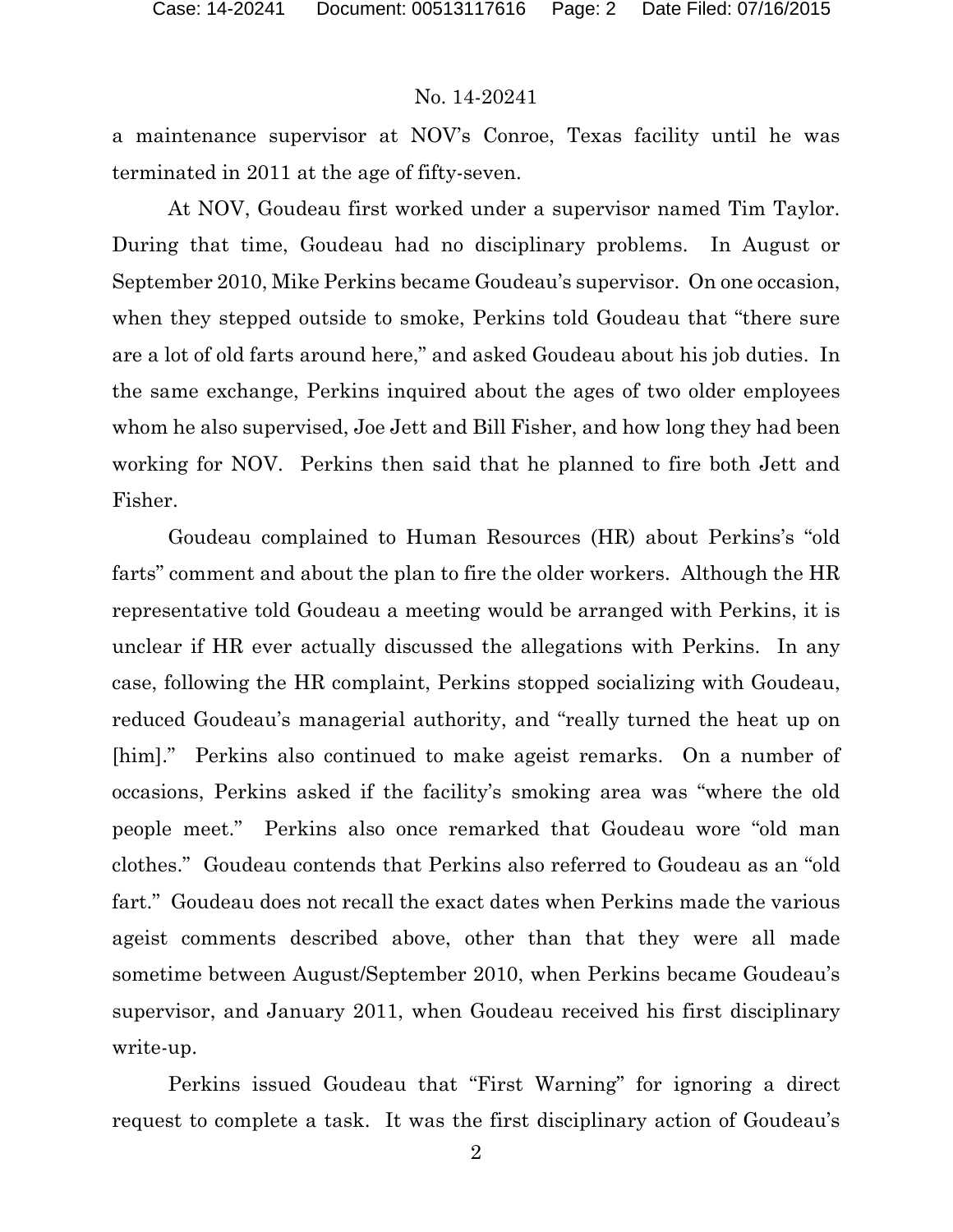eighteen-year career with NOV and its predecessor. Goudeau signed the writeup, but filed written objections to the substance of the allegations and complained to HR that the write-up was a retaliatory measure for opposing Perkins's plan to fire Jett and Fisher. In March 2011, Goudeau received his first annual performance review from Perkins and was given a below-standard rating. Goudeau again complained to HR that the poor review was retaliation, and filed a written statement disputing the deficiencies listed in the review.

The remaining documents in Goudeau's personnel file consist of four write-ups—three are dated July 2011 and one is dated August 2011. Goudeau maintains that he not was presented with these four write-ups until the meeting on August 11 when he was terminated. The three July write-ups include: a "Second Warning," for failing to get machines repaired and costing the plant unnecessarily; a "Third Warning," for failing to perform a monthly inspection of fire extinguishers; and a "Final Warning" for failing to commence an assigned project. Each of these write-ups was signed by Perkins and HR on July 15, 2011, even though the violations described in each write-up occurred on different dates. The "Second Warning" involved a violation that occurred on June 26, 2011. The "Third Warning" described a violation that occurred on July 12, 2011. The "Final Warning" detailed a violation that occurred on July 14, 2011. None contains Goudeau's signature, even though there is an "acknowledgement of receipt of warning" section with a line for "employee signature."Moreover, Goudeau contends that the infractions described in the write-ups did not involve tasks within his job duties. The personnel file also contains a fifth write-up— a second "Final Warning," dated August 10, 2011, for failing to complete a task requested by Perkins on August 9, 2011. This write-up contains no signatures.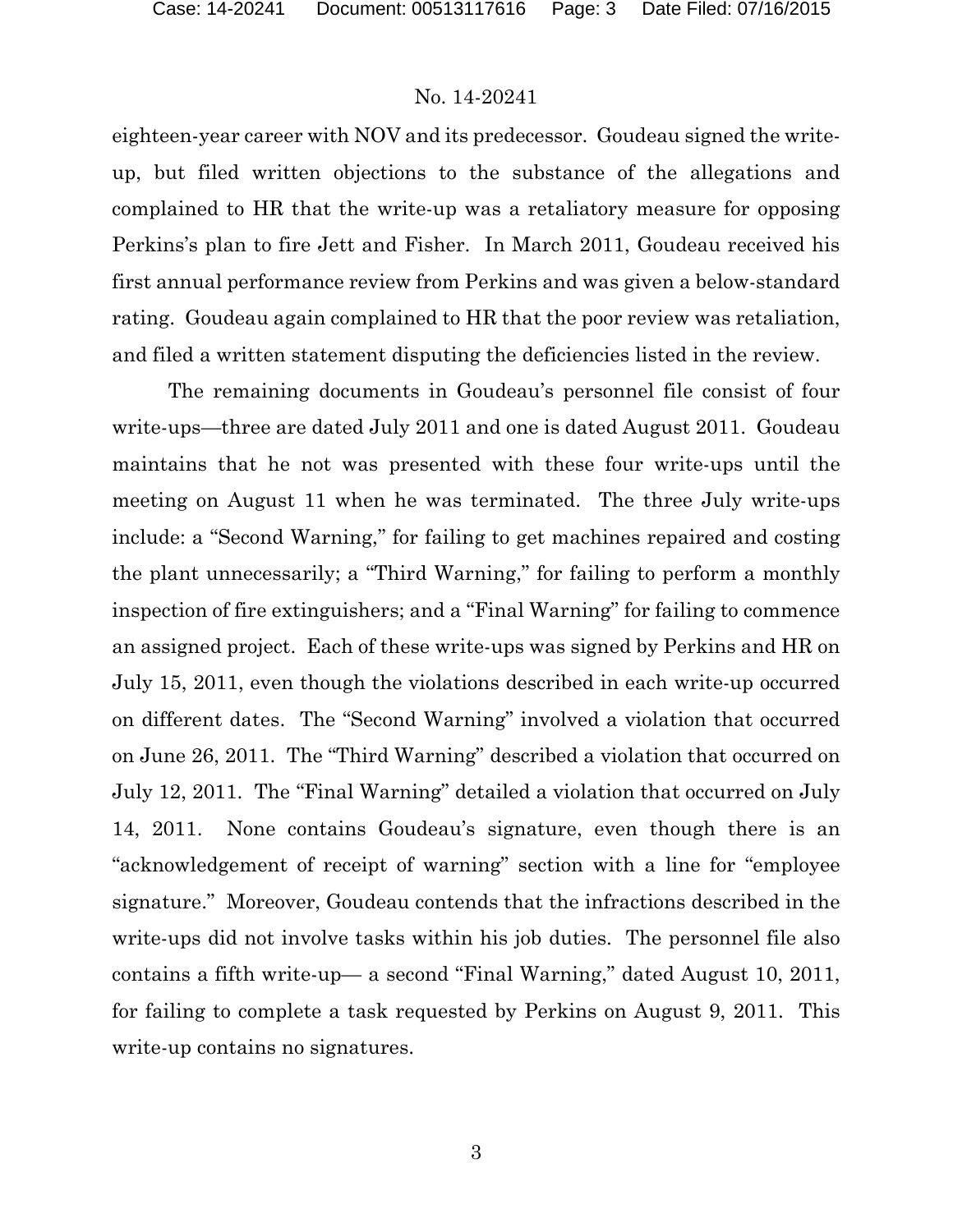l

# No. 14-20241

At the August 11 meeting at which Goudeau contends he first saw these written warnings,<sup>[1](#page-3-0)</sup> Perkins terminated Goudeau's employment citing poor job performance and insubordination. Goudeau was not replaced; his duties were instead absorbed by existing employees. At some point after the "old farts" discussion, Perkins also terminated Fisher due to performance problems. Jett, meanwhile, was terminated by HR after failing a random alcohol test.

Goudeau brought suit asserting claims of age discrimination and retaliation in violation of the Age Discrimination in Employment Act (ADEA), 29 U.S.C. § 621, *et seq*., and the Texas Commission on Human Rights Act (TCHRA), Tex. Lab. Code Ann. §§ 21.051, 21.055. ROA. 22–28. The district court granted summary judgment in favor of NOV on both claims. Goudeau timely appealed.

#### **II.**

We review a grant of summary judgment *de novo*. *Reed v. Neopost USA, Inc.*, 701 F.3d 434, 438 (5th Cir. 2012). In doing so, we "draw all reasonable inferences in favor of the nonmoving party, and avoid credibility determinations and weighing of the evidence." *Sandstad v. CB Richard Ellis, Inc.*, 309 F.3d 893, 896 (5th Cir. 2002) (citing *Reeves v. Sanderson Plumbing Prods. Inc.*, 530 U.S. 133, 150 (2000)).

<span id="page-3-0"></span><sup>&</sup>lt;sup>1</sup> Goudeau's testimony is inconsistent concerning whether Perkins had orally communicated the performance problems discussed in these warnings prior to the day of his termination. Goudeau concedes that Perkins talked to him about the incidents alleged in the second write-up, and fourth write-up (*i.e.*, the first "Final Warning"). But in another part of the record, Goudeau appears to concede that Perkins discussed the incidents contained in *all* of the write-ups with him in "passing" before his termination. Inconsistent with this position is Goudeau's claim elsewhere in the record that, "Because [he] was unaware of these issues prior to [his] termination, [he] was not given the opportunity to improve or correct the alleged performance problems."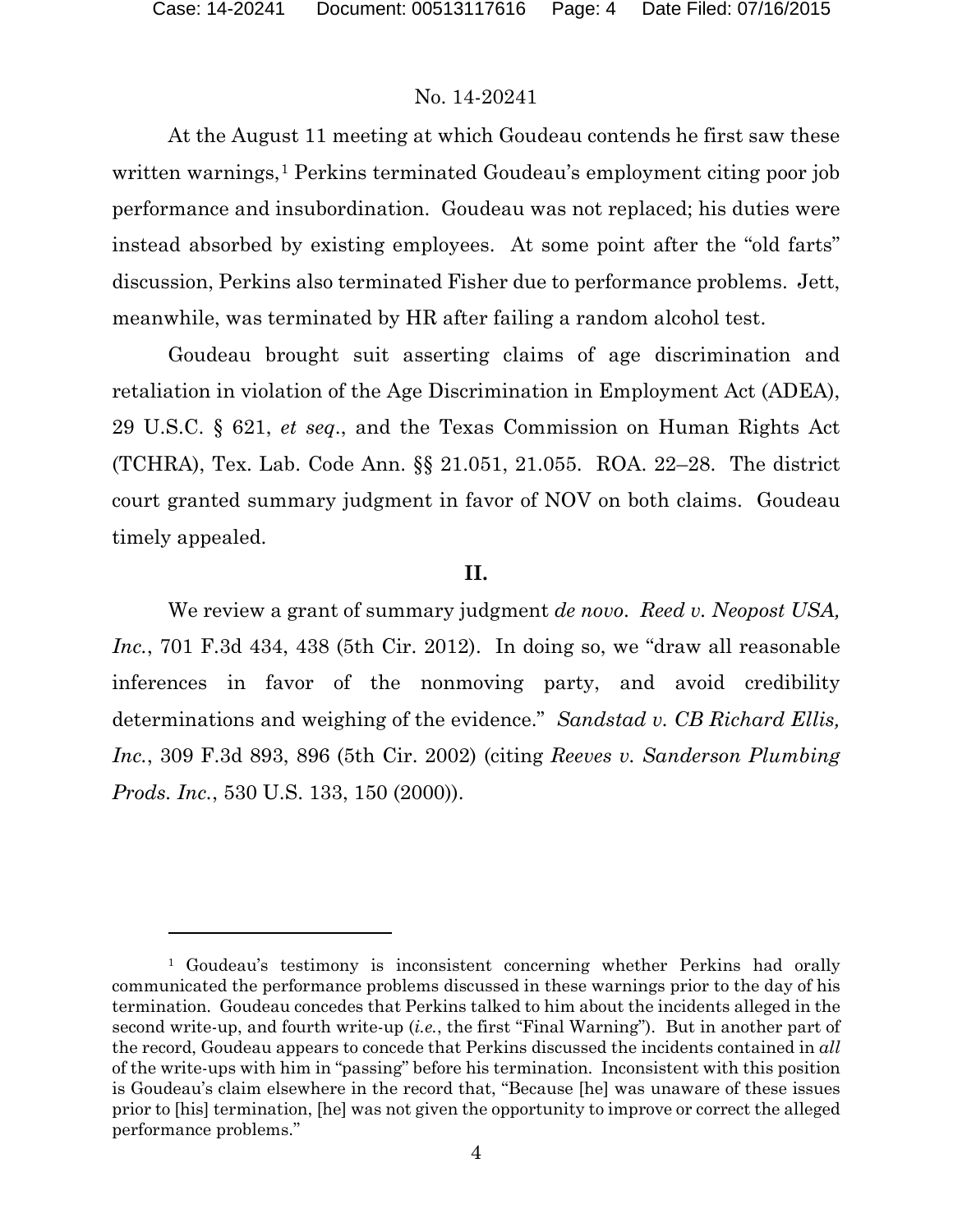$\overline{a}$ 

#### No. 14-20241

#### **A.**

The ADEA and the TCHRA both prohibit an employer from discharging an employee on account of that employee's age.[2](#page-4-0) *See* 29 U.S.C. § 623(a)(1); Tex. Lab. Code Ann. § 21.051. Because "there will seldom be eyewitness testimony as to the employer's mental processes," *Reeves*, 530 U.S. at 141 (citation and quotation marks omitted), claims brought under these laws typically rely on circumstantial evidence that is evaluated under the burdenshifting framework first articulated in *McDonnell Douglas* for Title VII claims of employment discrimination. *See Bienkowski v. Am. Airlines, Inc.*, 851 F.2d 1503, 1504–05 (5th Cir. 1988) (citing *McDonnell Douglas Corp. v. Green*, 411 U.S. 792 (1973)). "Under *McDonnell Douglas*, a plaintiff must first establish a prima facie case of age discrimination by showing that (1) he was discharged; (2) he was qualified for the position; (3) he was within the protected class at the time of discharge; and (4) he was either i) replaced by someone outside the protected class, ii) replaced by someone younger, or iii) otherwise discharged because of his age." *Machinchick v. PB Power, Inc.*, 398 F.3d 345, 350 (5th Cir. 2005) (citation and quotation marks omitted). If the plaintiff successfully makes out a prima facie case, the burden shifts to the employer to articulate a legitimate, nondiscriminatory reason for the termination. *Id*.

Only at the third and final "pretext" stage of this analysis do the federal and state laws provide different standards. *Squyres v. Heico Cos., L.L.C.*, 782 F.3d 224, 231 (5th Cir. 2015) ("The third step of the *McDonnell Douglas* analysis involves a different causation inquiry under the ADEA and the

<span id="page-4-0"></span><sup>2</sup> The analytical framework for Goudeau's ADEA claim applies equally to his TCHRA claim, except when otherwise noted. *See NME Hospitals, Inc. v. Rennels*, 994 S.W.2d 142, 144 (Tex. 1999) ("The [TCHRA] purports to correlate state law with federal law in the area of discrimination in employment . . . Thus, in light of the Legislature's express purpose, we look to analogous federal precedent for guidance when interpreting the Texas Act." (citations and quotation marks omitted)).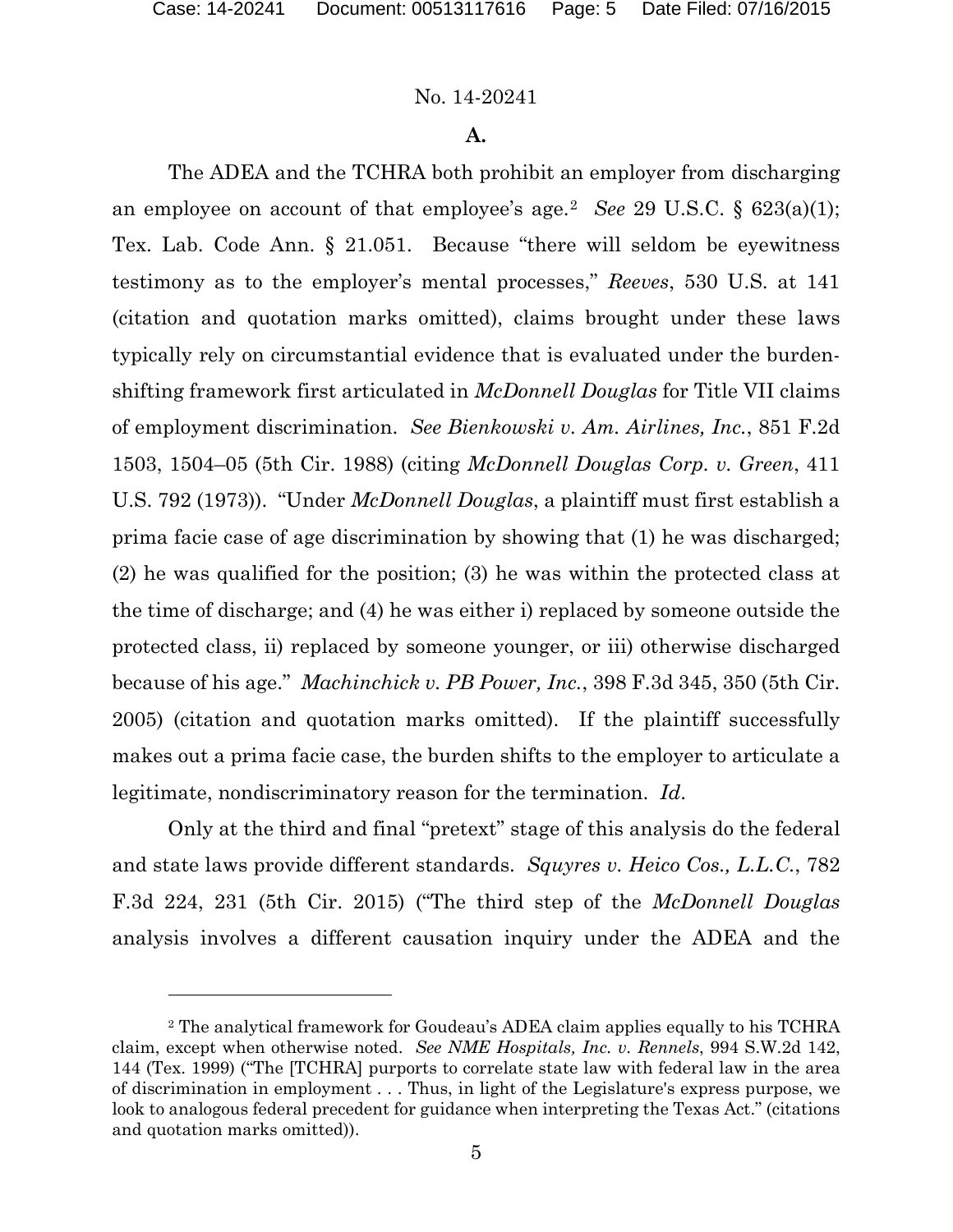TCHRA." (citing *Reed*, 701 F.3d at 440)). "Under the ADEA, the employee must 'prove by a preponderance of the evidence that the legitimate reasons offered by the defendant were not its true reasons, but were a pretext for discrimination.'" *Squyres*, 782 F.3d at 231 (quoting *Reeves*, 530 U.S. at 143). The ADEA thus requires a showing of "but-for" causation. *See Squyres*, 782 F.3d at 231 (citations omitted). The TCHRA requires a less demanding showing as a plaintiff can prove discrimination at the third stage by establishing that "either (1) the reason stated by the employer was a pretext for discrimination, or (2) the defendant's reason, while true, was only one reason for its conduct and discrimination is another motivating factor." *Reed*, 701 F.3d at 439–40 (quoting *Michael v. City of Dallas*, 314 S.W.3d 687, 691 (Tex. App.—Dallas 2010, no pet.)); *see also Quantum Chem. Corp. v. Toennies*, 47 S.W.3d 473, 480 (Tex. 2001).

Although the district court found that Goudeau established a prima facie case of age discrimination, we begin with that issue because NOV challenges that finding and we may uphold a grant of summary judgment on an alternative ground raised below and supported by the record. *See Rogers v. Bromac Title Servs., L.L.C.*, 755 F.3d 347, 350 (5th Cir. 2014).The first three elements of Goudeau's prima facie case are undisputed: Goudeau was qualified for the position and older than 40 when he was discharged. *See* 29 U.S.C. § 631(a). Goudeau contends that the ageist comments satisfy the fourth prima facie element—that he was "otherwise discharged because of his age." NOV counters that the remarks Goudeau attributes to Perkins are insufficient under the four-part "stray remarks" test articulated in *Brown v. CSC Logic, Inc.*, 82 F.3d 651, 655 (5th Cir. 1996). This issue requires us to again emphasize the two different contexts in which we evaluate so-called "stray remarks" evincing discrimination. *See Reed*, 701 F.3d at 441 n.5 (recognizing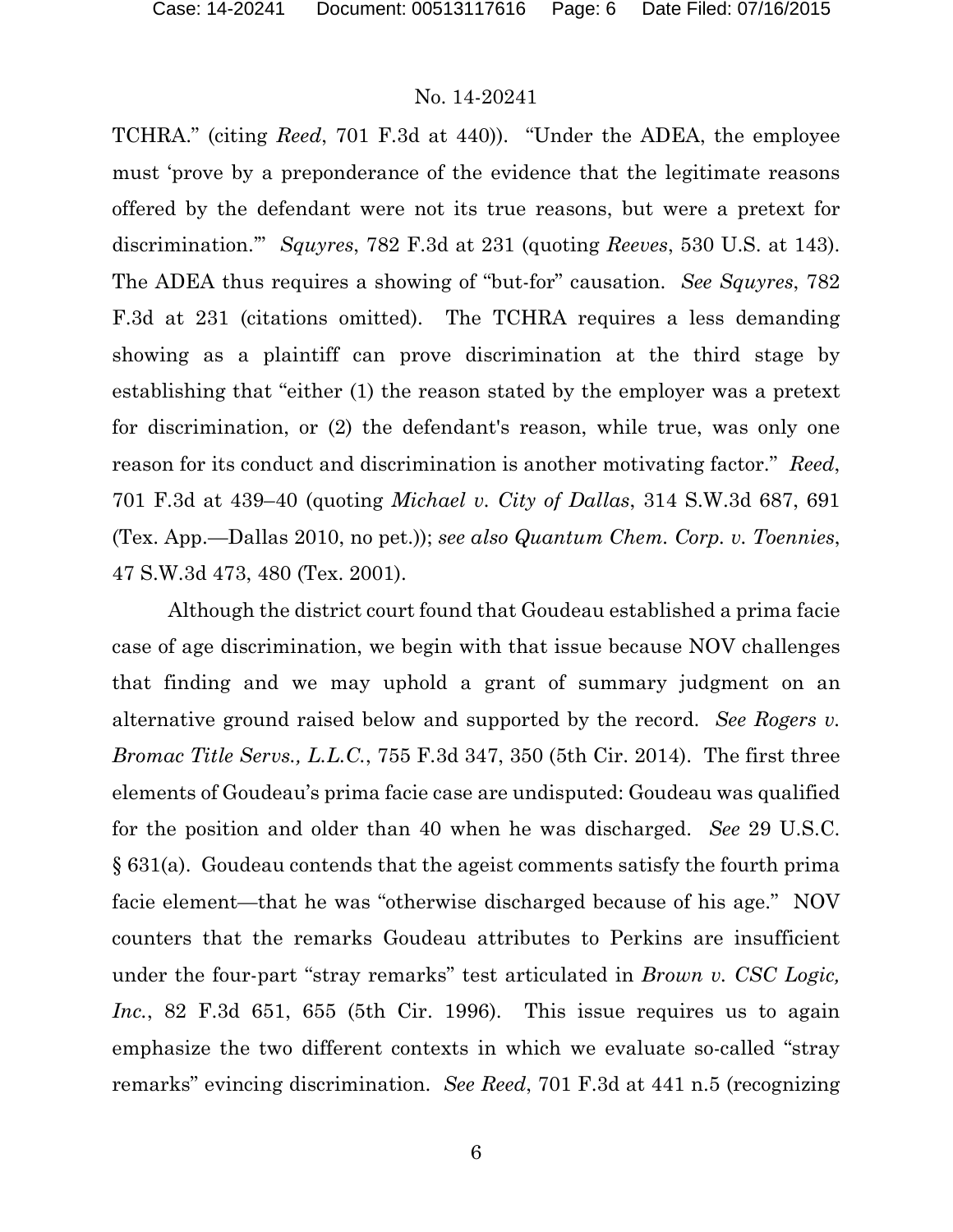that "this court's application of this distinction has been somewhat messy, complicating matters for district courts").

The *CSC Logic* test that NOV invokes requires that any ageist remark be proximate in time to the terminations, made by an individual with authority over the employment decision, and related to the challenged decision. 82 F.3d at 655. That more demanding test applies, however, only when the remarks are being used as direct evidence of discrimination. *Reed*, 701 F.3d at 441 (explaining that *CSC Logic* test applies only to comments offered as direct evidence of discrimination). Such a case is analyzed outside the more common *McDonnell-Douglas* framework, as the comments are being relied on to prove the entire case of discrimination. We thus allow such comments to defeat summary judgment—that is to serve as sufficient evidence that by itself would allow a jury to find discriminatory motive—only if they are not stray, but instead are tied to the adverse employment action at issue both in terms of when and by whom they were made. *See Jackson v. Cal-W. Packaging Corp.*, 602 F.3d 374, 380 (5th Cir. 2010) (stating, in analyzing "old, gray-haired fart" remark offered as direct evidence of age discrimination, that "[c]omments that do not meet [*CSC Logic*'s] criteria are considered 'stray remarks,' and standing alone, are insufficient to defeat summary judgment") (citations omitted).

In a circumstantial case like this one, in which the discriminatory remarks are just one ingredient in the overall evidentiary mix, we consider the remarks under a "more flexible" standard. *See Reed*, 701 F.3d at 441 (citing *Russell v. McKinney Hosp. Venture,* 235 F.3d 219, 226 (5th Cir.2000)). To be relevant evidence considered as part of a broader circumstantial case, "the comments must show: '(1) discriminatory animus (2) on the part of a person that is either primarily responsible for the challenged employment action or by a person with influence or leverage over the relevant decisionmaker.'" *Squyres*, 782 F.3d at 236 (quoting *Reed*, 701 F.3d at 441). The district court properly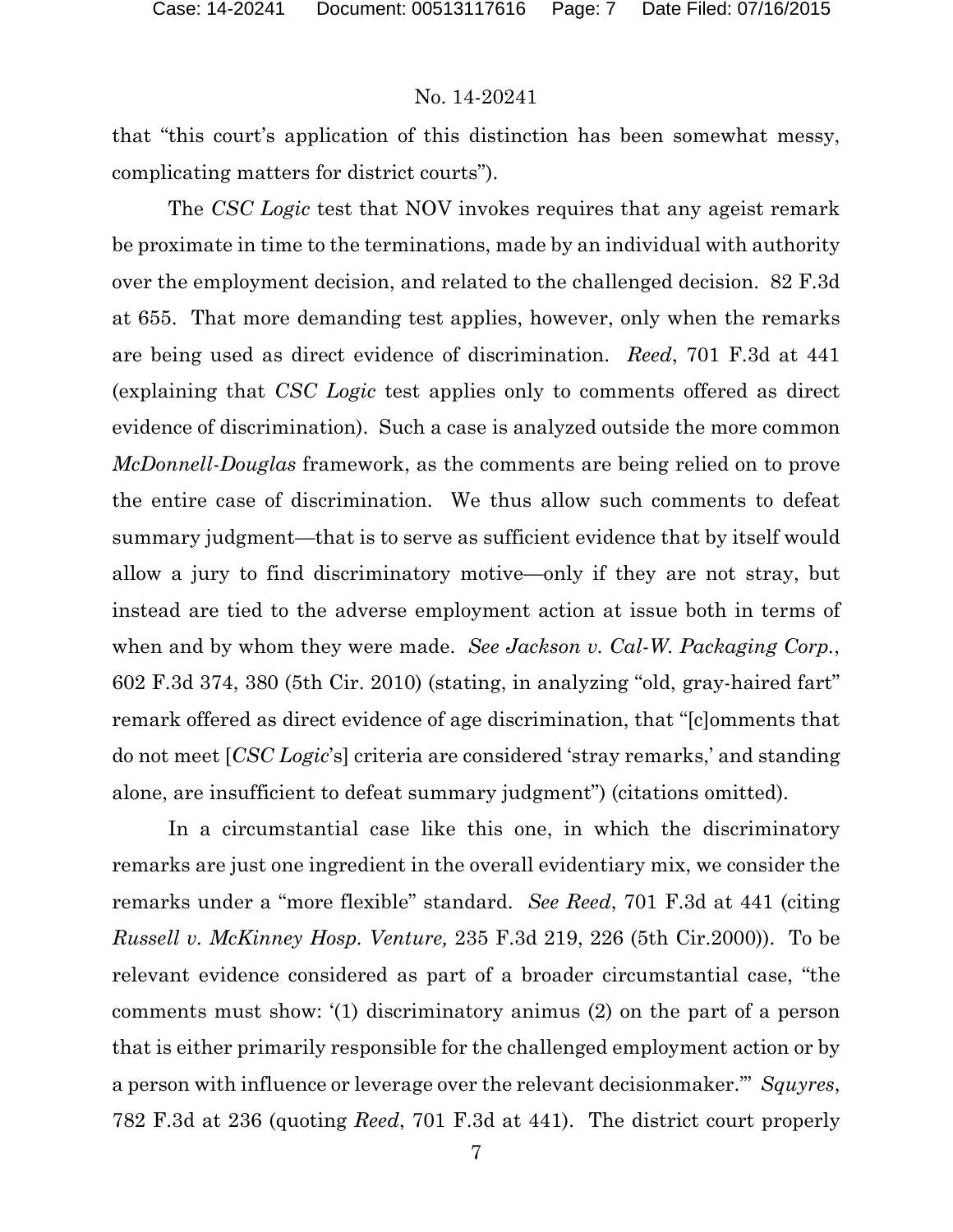$\overline{a}$ 

#### No. 14-20241

found that comments allegedly made by Goudeau's supervisor about, among other things, "old farts" and Goudeau wearing "old man clothes" easily meet this less stringent standard.[3](#page-7-0) *See, e.g.*, *Rachid v. Jack In The Box, Inc.*, 376 F.3d 305, 313 (5th Cir. 2004) (finding ADEA plaintiff "easily establishe[d] a *prima facie* case" when terminating supervisor had made ageist comments about plaintiff and plaintiff had complained to human resources about the comments**)**; *see also Machinchick*, 398 F.3d at 353 (finding that "age stereotyping remarks" made by terminating supervisor to plaintiff supported inference of age discrimination at prima facie stage). And the comments are not the only evidence Goudeau can point to in support of showing that he was discharged because of age. Perkins also terminated one of the two "old fart" coworkers whom he allegedly told Goudeau he was going to fire after asking about their age; the second "old fart" was terminated by HR for failing an alcohol test.

We therefore conclude that Goudeau has satisfied his initial burden. NOV has also satisfied its burden of production in identifying two nondiscriminatory reasons for the termination—poor performance and insubordination. The age discriminations claims thus come down to the pretext question which is the stage at which the district court found Goudeau's evidence insufficient.

At this step of the *McDonnell Douglas* analysis, an ADEA plaintiff must prove "that the legitimate reasons offered by the defendant were not its true reasons, but were a pretext for discrimination." *Squyres*, 782 F.3d at 231

<span id="page-7-0"></span><sup>&</sup>lt;sup>3</sup> Although the Texas Supreme Court has not spoken on the issue, we have recently concluded that "because Texas courts consistently look to federal case law in interpreting the TCHRA," the state courts would likely follow the two-part *Russell* test for considering discriminatory remarks in circumstantial cases. *Reed*, 701 F.3d at 442 n.6; *see also Squyres*, 782 F.3d at 238 n.8 (noting same and applying *Russell* to ageist comments offered as circumstantial evidence in TCHRA claim).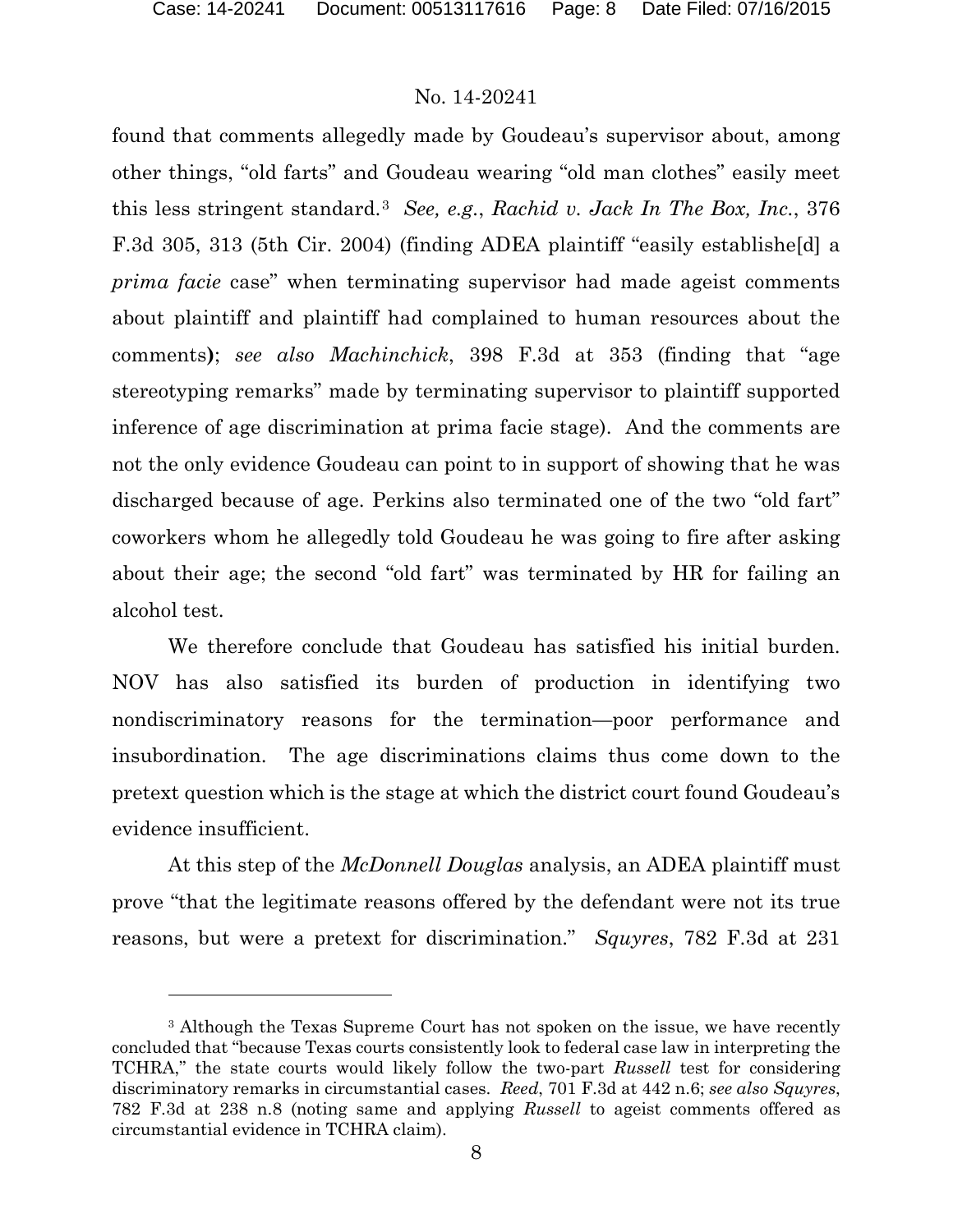(quoting *Reeves*, 530 U.S. at 143). "That is, the plaintiff may attempt to establish that he was the victim of intentional discrimination 'by showing that the employer's proffered explanation is unworthy of credence.'" *Reeves*, 530 U.S. at 143 (quoting *Texas Dep't of Cmty. Affairs v. Burdine*, 450 U.S. 248, 256 (1981)); *see also Moss v. BMC Software, Inc.*, 610 F.3d 917, 922 (5th Cir. 2010). As the district court noted, "[t]he issue at the pretext stage is whether [the employer's] reason, even if incorrect, was the real reason for [the plaintiff's] termination." *Sandstad*, 309 F.3d at 899. "[A] plaintiff's prima facie case, combined with sufficient evidence to find that the employer's asserted justification is false, may permit the trier of fact to conclude that the employer unlawfully discriminated." *Reeves*, 530 U.S. at 147–48.

Goudeau seeks to undermine the genuineness of NOV's explanations on two fronts. First, he contends that the warnings he was given involved infractions related to tasks not within his job duties. For example, with respect to the second warning for failing to get machines repaired, and the third warning for failing to perform a monthly fire extinguisher inspection, Goudeau claims these were not tasks within his job duties but were the responsibilities of other managers.Second, he argues that the fact he was not given the four written warnings until the day he was fired, even though they related to events occurring on different dates before that meeting, shows that these infractions were just an attempt to conceal the discriminatory motivation.

We are convinced that the doubts that Goudeau has raised about the warnings, combined with the ageist comments that are potentially corroborated by the firing of both Goudeau and Fisher, would allow a jury to conclude that age was the reason for the termination. *See Russell*, 235 F.3d at 224 (holding that evidence that plaintiff "was not given a formal oral warning, a written warning, or a 'corrective action plan,' all of which are required by [the employer's] own internal procedures" prior to being terminated, among other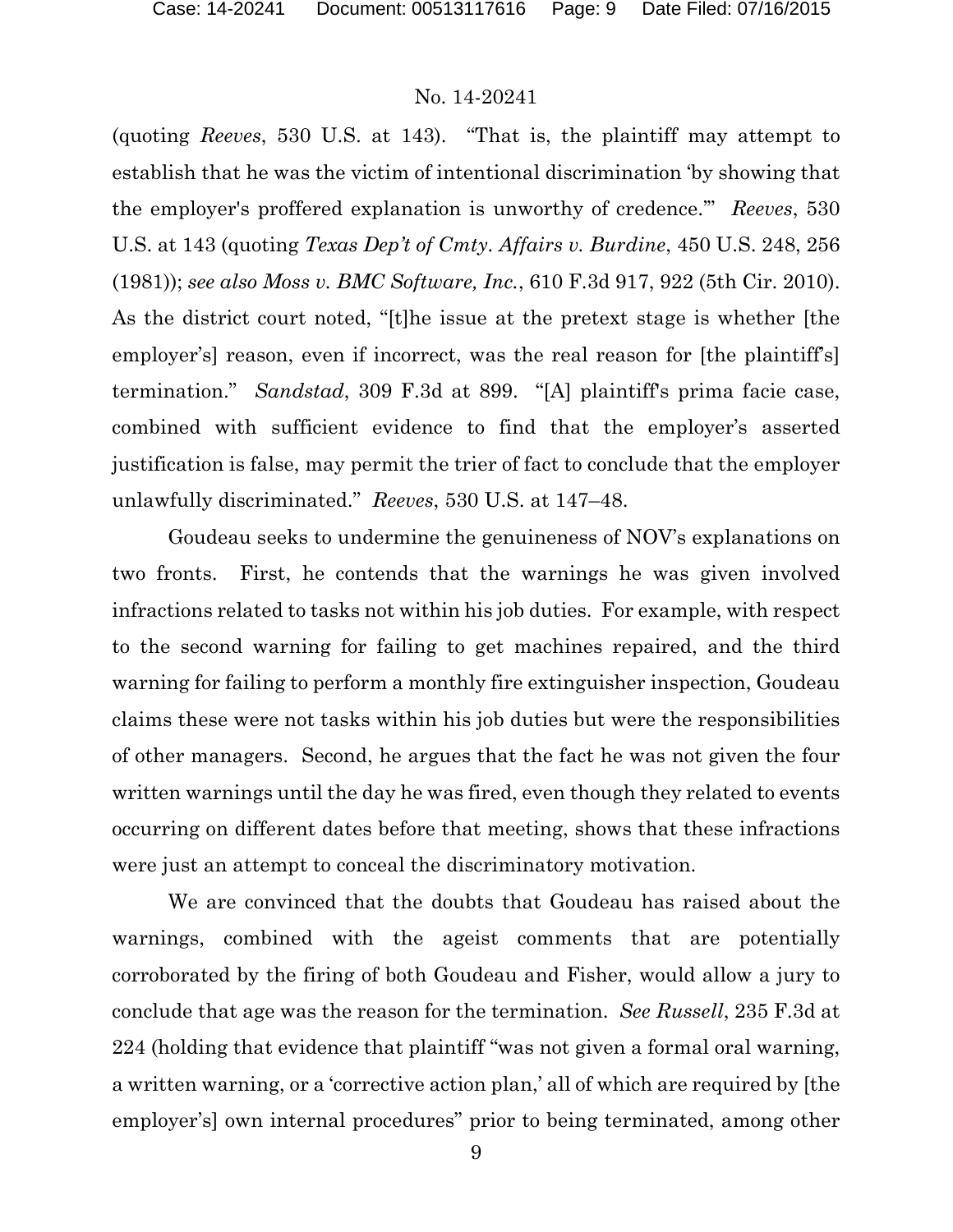evidence, was sufficient to create jury issue on pretext); *Laxton v. Gap Inc.*, 333 F.3d 572, 581 (5th Cir. 2003) (holding, in a Title VII pregnancy discrimination case, that evidence was sufficient to create jury issue on pretext when, among other things, plaintiff's "supervisors never gave [the plaintiff] the chance to explain her conduct or improve it" prior to terminating her and noting that "[h]ad [the employer] bothered to do so, progress might have been made"). The district court did not consider as pretext evidence the ageist comments it found sufficient to establish a prima facie case. The Supreme Court has instructed, however, that the strength of the prima facie evidence may also be considered at the pretext stage, *see Reeves*, 530 U.S. at 148, and we have more directly held that comments showing discriminatory animus are part of the analysis at this stage. *See, e.g.*, *Russell*, 235 F.3d at 225 n.9 (noting that remarks by a supervisor showing discriminatory animus may "be utilized by a plaintiff to demonstrate pretext")**.** This makes sense as the pretext inquiry is asking the ultimate question whether a jury could find that discrimination caused the termination. *See Reeves*, 530 U.S. at 142–43.

NOV responds to the questions surrounding the written warnings by correctly pointing out that the law does not require warnings; it could have fired an at-will employee like Goudeau for his first infraction or without any cause, so long as there was no discriminatory motive. We have recognized, however, that when an employer opts to have a disciplinary system that involves warnings, failure to follow that system may give rise to inferences of pretext. *See Machinchick*, 398 F.3d at 354 n.29 (noting that even the nonmandatory nature of a progressive discipline plan did "not eliminate the inference of pretext raised by [the] failure to follow an internal company policy specifically stating that it should be 'followed in most circumstances'"); *cf*.*Feist v. Louisiana, Dep't of Justice, Office of the Atty. Gen.*, 730 F.3d 450, 454–55 (5th Cir. 2013) (noting that relevant evidence for establishing prima facie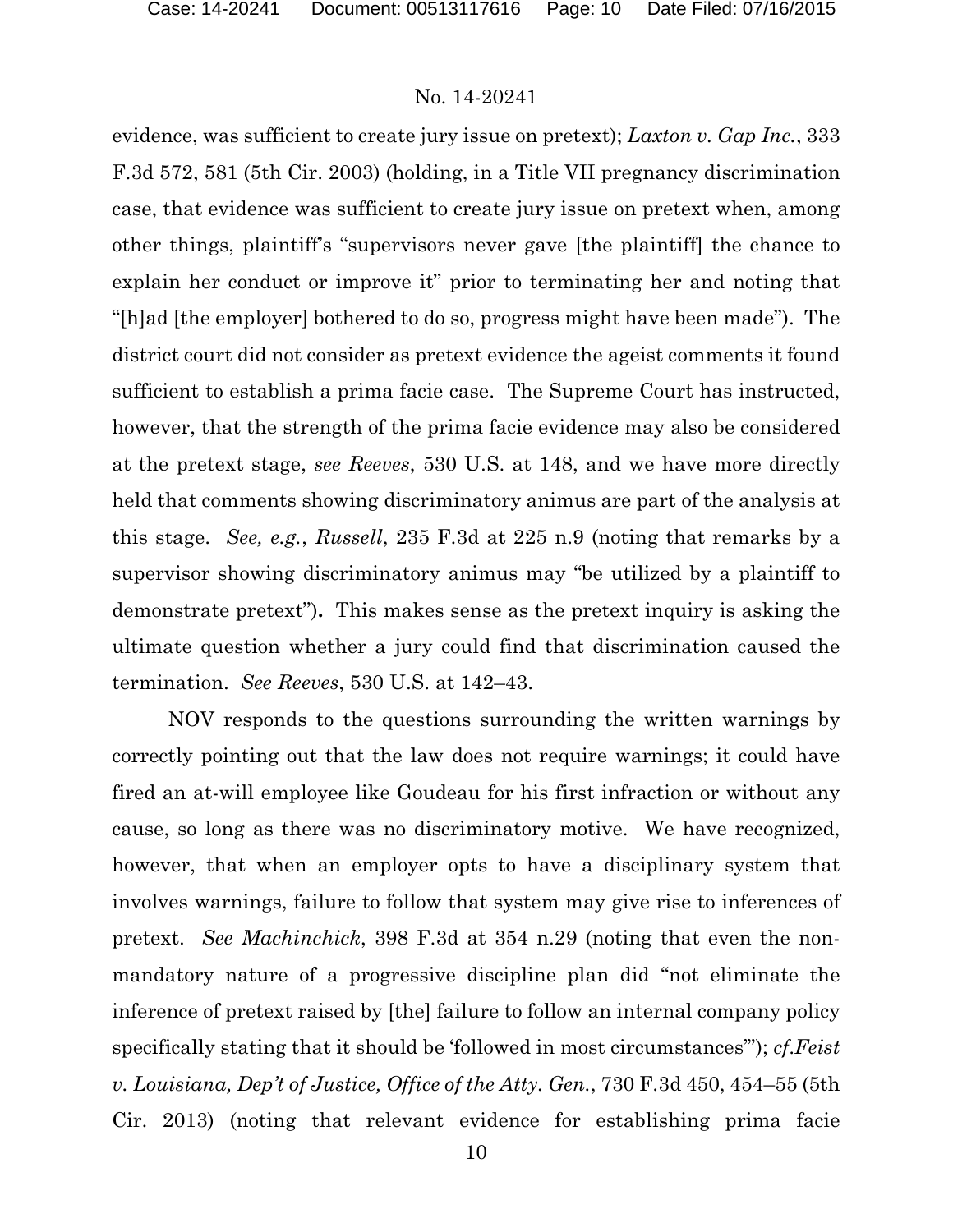l

#### No. 14-20241

retaliation case "may include . . . an employer's departure from typical policies and procedures"). And Goudeau's evidence bears more directly on pretext than a failure to follow steps in a progressive discipline policy; he contends that the employer manufactured steps in the disciplinary policy by issuing written warnings to paper his file after it had decided to fire him. If Goudeau's testimony that he never saw the warnings until he was terminated is believed, and we must believe it at this stage,<sup>[4](#page-10-0)</sup> the very purpose of the warnings presumably to warn so that an employee may take corrective steps to avoid losing his job—is undermined and thus may give rise to an inference of pretext.

At the end of the day, the pretext inquiry asks whether there is sufficient evidence "demonstrating the falsity of the employer's explanation, taken together with the prima facie case," to allow the jury to find that discrimination was the but-for cause of the termination. *See Sandstad*, 309 F.3d at 897. Perhaps the best way to answer that question is by considering a succinct summation that Goudeau's lawyer could make at trial based on the evidence presented at the summary judgment stage:

Mr. Goudeau's new boss repeatedly made negative comments about old people. He said Goudeau wore "old man clothes," called him an "old fart," and said a smoking area was "where the old people meet." The supervisor also made a comment that "there sure are a lot of old farts around here" during a conversation in which he asked Goudeau about the ages of two other employees. After hearing their ages, he said he was going to fire them. The boss followed through on that statement and ultimately fired two of the three "old farts," including Mr. Goudeau. He couldn't fire the third only because he left the company for another reason.

NOV says that it fired Goudeau because of his poor performance. Those complaints about Goudeau only started with this new boss after 18 years of a solid work record with the

<span id="page-10-0"></span><sup>4</sup> There is also corroborating evidence given that his signature does not appear in the employee acknowledgement section of any of the forms.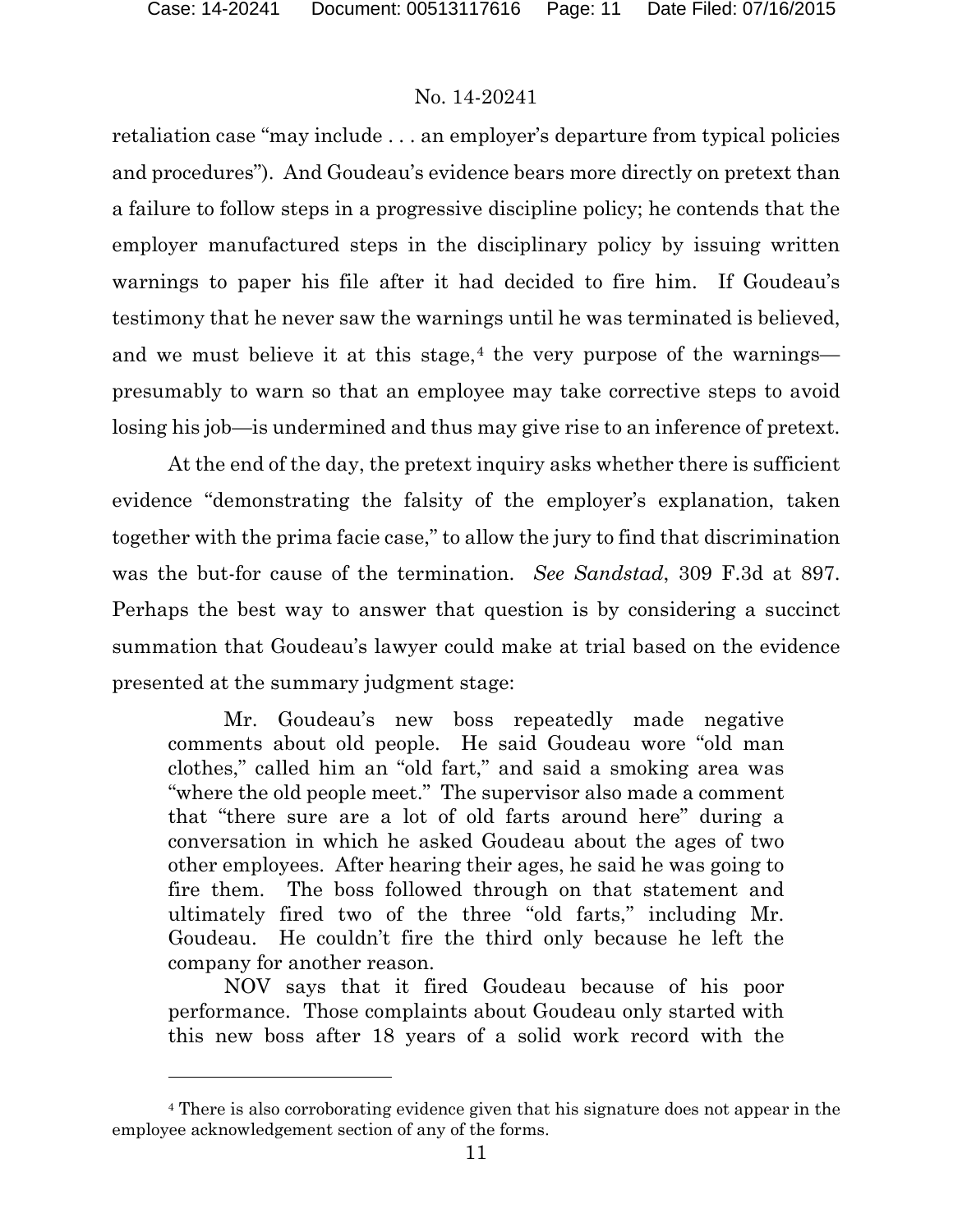company. The final four warnings involved duties that were not Goudeau's responsibility. And those written warnings sure are suspicious because Goudeau never received them prior to being fired—what's the point of that kind of warning—and three of them were signed by his supervisor on the same date even though the infractions supposedly happened on different days.

NOV would no doubt offer a compelling closing argument in response. It vigorously disputes Goudeau's testimony concerning both the ageist comments and the warnings. And a jury may well disbelieve Goudeau's testimony on all these points or find that there are innocent explanations for the problems with the warnings that he identifies. But given the summary judgment stage at which we must credit Goudeau's testimony and find inferences in his favor, we conclude that the evidence he has identified is sufficient to allow a finding that age discrimination was the cause of his termination in violation of the ADEA. That necessarily means the evidence meets the lesser "motivating factor" standard under Texas law.

# **B.**

We reach a different result with respect to the retaliation claim. The ADEA's antiretaliation provision prohibits an employer from discriminating against an employee for opposing an unlawful practice or asserting a charge, testifying, assisting, or participating in an ADEA proceeding or investigation. 29 U.S.C. § 623(d). The TCHRA similarly prohibits retaliation for such conduct. Tex. Lab. Code Ann. § 21.055. "The analytical framework for a retaliation claim is the same as that used in the employment discrimination context." *Medina v. Ramsey Steel Co.*, 238 F.3d 674, 684 (5th Cir. 2001). To establish a prima facie retaliation case, a plaintiff must show that "1) he engaged in protected activity; (2) he suffered an adverse employment decision; and (3) a causal link exists between the protected activity and the adverse employment decision." *Id*.